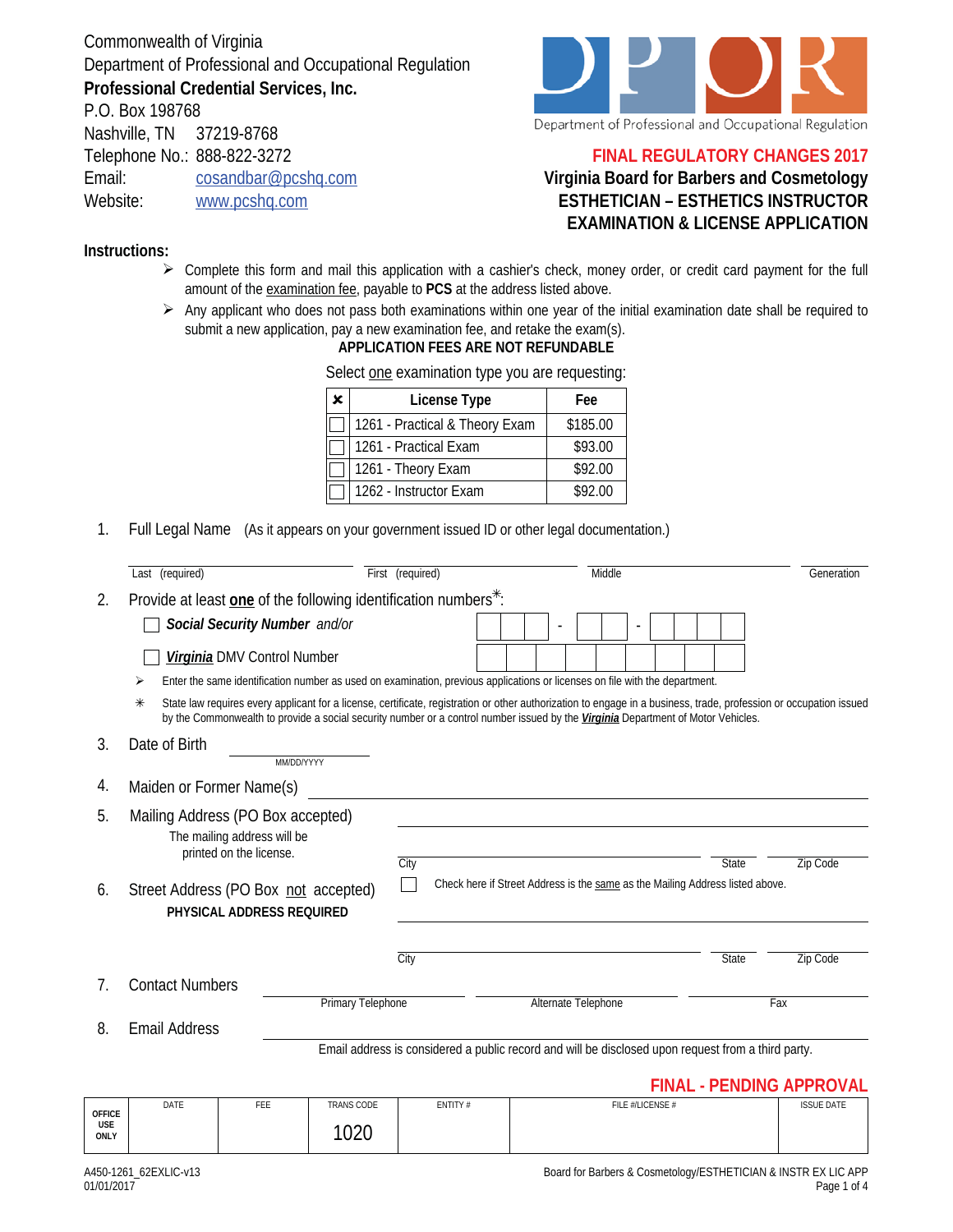# **FINAL - PENDING APPROVAL**

| 9.  |     |                          | Have you ever taken the Esthetician or Esthetician Instructor examination in Virginia?                                                                        |                    |  |  |  |                                                                                                                          |                                                                                                                                                                                                                                                        |  |
|-----|-----|--------------------------|---------------------------------------------------------------------------------------------------------------------------------------------------------------|--------------------|--|--|--|--------------------------------------------------------------------------------------------------------------------------|--------------------------------------------------------------------------------------------------------------------------------------------------------------------------------------------------------------------------------------------------------|--|
|     | No  |                          |                                                                                                                                                               |                    |  |  |  |                                                                                                                          |                                                                                                                                                                                                                                                        |  |
|     | Yes |                          | If yes, provide the following examination information                                                                                                         |                    |  |  |  |                                                                                                                          |                                                                                                                                                                                                                                                        |  |
|     |     |                          | <b>Esthetician Exam</b><br>Esthetician Instructor Exam                                                                                                        |                    |  |  |  | Month/Year taken:                                                                                                        |                                                                                                                                                                                                                                                        |  |
|     |     |                          |                                                                                                                                                               |                    |  |  |  |                                                                                                                          |                                                                                                                                                                                                                                                        |  |
| 10. |     |                          | Have you been <i>previously</i> licensed in Virginia as a esthetician or master esthetician?                                                                  |                    |  |  |  |                                                                                                                          |                                                                                                                                                                                                                                                        |  |
|     | No  |                          |                                                                                                                                                               |                    |  |  |  |                                                                                                                          |                                                                                                                                                                                                                                                        |  |
|     | Yes | VA License Number        | If yes, provide your license number and expiration date below                                                                                                 |                    |  |  |  |                                                                                                                          |                                                                                                                                                                                                                                                        |  |
|     |     |                          |                                                                                                                                                               |                    |  |  |  | <b>Expiration Date</b>                                                                                                   |                                                                                                                                                                                                                                                        |  |
| 11. |     |                          | Which method are you using to qualify for an esthetician license?                                                                                             |                    |  |  |  |                                                                                                                          |                                                                                                                                                                                                                                                        |  |
|     |     | of Labor and Industry.   |                                                                                                                                                               |                    |  |  |  |                                                                                                                          | Completion of an Apprenticeship program by the Division of Apprenticeship Training of the Virginia Department                                                                                                                                          |  |
|     |     |                          |                                                                                                                                                               |                    |  |  |  |                                                                                                                          | Required Documentation: Attach a completed Department of Labor and Industry form available from your Apprenticeship Representative.                                                                                                                    |  |
|     |     |                          | Required Documentation: Attach a completed Training & Experience Verification Form                                                                            |                    |  |  |  | Completion of an approved esthetics training program in a Virginia licensed esthetics school                             |                                                                                                                                                                                                                                                        |  |
|     |     |                          |                                                                                                                                                               |                    |  |  |  |                                                                                                                          | Completion of 600 hours of esthetician training which is substantially equivalent to the Virginia program that is                                                                                                                                      |  |
|     |     |                          | obtained outside the Commonwealth of Virginia                                                                                                                 |                    |  |  |  |                                                                                                                          | Required Documentation: Attach a diploma or official school transcript indicating successful completion of 600 hours of instruction or written                                                                                                         |  |
|     |     |                          | verification from the Licensing Board in the state where the 600 hours of training were received.                                                             |                    |  |  |  |                                                                                                                          |                                                                                                                                                                                                                                                        |  |
|     |     | Commonwealth of Virginia |                                                                                                                                                               |                    |  |  |  |                                                                                                                          | Completion of substantially equivalent esthetician course (consisting of less than 600 hours of training) and six<br>months of esthetician work experience. Both training and experience must be obtained outside the                                  |  |
|     |     |                          |                                                                                                                                                               |                    |  |  |  | completed Training & Experience Verification Form documenting at least six months of esthetician work experience         | Required Documentation: Attach a certificate, diploma or other documentation verifying successful completion of the esthetician course and a                                                                                                           |  |
|     |     |                          | Applying to take the Esthetician <i>Instructor</i> examination <sup>◆</sup>                                                                                   |                    |  |  |  |                                                                                                                          |                                                                                                                                                                                                                                                        |  |
|     |     | <b>VA License Number</b> |                                                                                                                                                               |                    |  |  |  | <b>Expiration Date</b>                                                                                                   |                                                                                                                                                                                                                                                        |  |
|     |     |                          | esthetics or master esthetics instructor in an esthetics school.                                                                                              |                    |  |  |  | <b>Required Documentation:</b> Attach a completed Training & Experience Verification Form and transcripts and/or diploma | • In addition to holding the appropriate Virginia practitioner license, instructor applicants are required to complete an<br>instructor-training course approved by the Virginia Board for Barbers and Cosmetology under the supervision of a licensed |  |
|     |     |                          | Previously licensed in Virginia by examination and past the reinstatement period.                                                                             |                    |  |  |  |                                                                                                                          |                                                                                                                                                                                                                                                        |  |
|     |     |                          | Required Documentation: Verification from the Virginia Board for Barbers and Cosmetology.                                                                     |                    |  |  |  |                                                                                                                          |                                                                                                                                                                                                                                                        |  |
|     |     |                          | Endorsement applicant required to complete Virginia examination.<br>Required Documentation: Verification from the Virginia Board for Barbers and Cosmetology. |                    |  |  |  |                                                                                                                          |                                                                                                                                                                                                                                                        |  |
| 12. |     |                          |                                                                                                                                                               |                    |  |  |  |                                                                                                                          | Do you hold a current or have you ever held a esthetician license, certification or registration issued by any state or                                                                                                                                |  |
|     |     |                          | territory of the United States (excluding Virginia)?                                                                                                          |                    |  |  |  |                                                                                                                          |                                                                                                                                                                                                                                                        |  |
|     | No  |                          |                                                                                                                                                               |                    |  |  |  |                                                                                                                          |                                                                                                                                                                                                                                                        |  |
|     | Yes |                          | If yes, complete the following questions.                                                                                                                     |                    |  |  |  |                                                                                                                          |                                                                                                                                                                                                                                                        |  |
|     |     | А.                       |                                                                                                                                                               |                    |  |  |  |                                                                                                                          | List the following state/jurisdiction where a license, certification or registration has been issued:                                                                                                                                                  |  |
|     |     |                          |                                                                                                                                                               | State/Jurisdiction |  |  |  | License, Certification or<br><b>Registration Number</b>                                                                  | <b>Expiration Date</b>                                                                                                                                                                                                                                 |  |
|     |     |                          |                                                                                                                                                               |                    |  |  |  |                                                                                                                          |                                                                                                                                                                                                                                                        |  |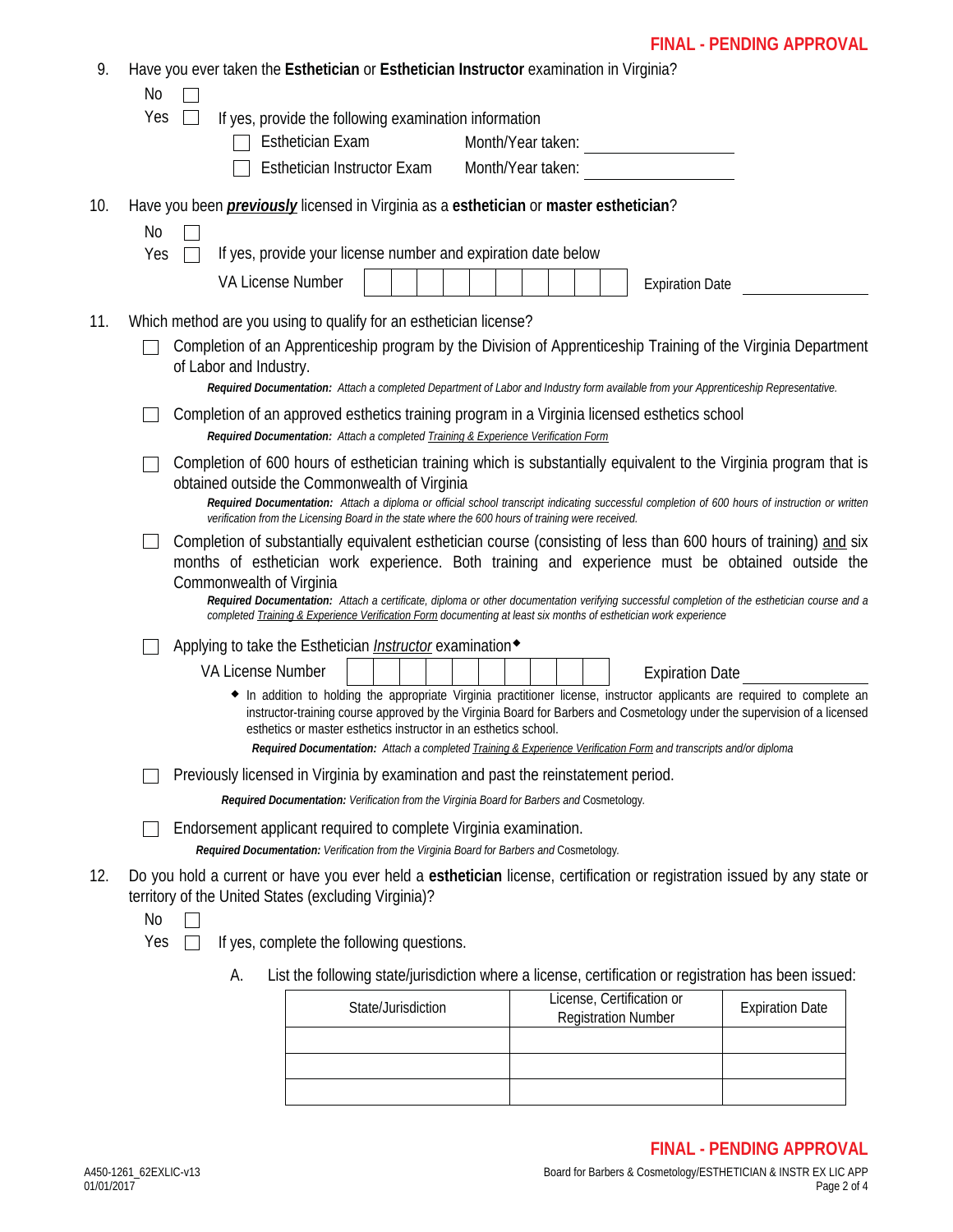B. Are you in good standing as a licensed, certified, or registered professional for the states/ jurisdictions listed above?

| ۰,<br>٠ |  |
|---------|--|
|         |  |

No  $\Box$  If  $\underline{\textit{no}}$ , provide an original Certification of Licensure<sup>\*</sup> (dated within the last 60 days) from each state/jurisdiction where you are *not* in good standing.

 Certifications of Licensure; prepared by the state board or regulatory body must include: 1) the license/certification/registration number; 2) the initial date of licensure; 3) the expiration date of the license 4) *the means of obtaining licensure (i.e. exam, reciprocity, etc.) and the minimum requirement that were met to qualify for licensure;* and *5) all closed disciplinary actions resulting in a violation or undetermined finding. Certification must be mailed directly to:*

*Board for Barbers and Cosmetology, 9960 Mayland Drive, Suite 400, Richmond, VA 23233-1485*

13. Have you ever been subject to a **disciplinary action** taken by any (including Virginia) local, state or national regulatory body? This includes but is not limited to any monetary penalties, fines, suspensions, revocations, surrender of a license in connection with a disciplinary action or voluntary termination of a license.

| M.<br>٠ |
|---------|
|---------|

- Yes  $\Box$  If yes, complete the Disciplinary Action Reporting Form.
- 14. Have you ever had an application for licensure, certification or registration as a practitioner or instructor in the fields of barbering, cosmetology, waxing, nail care, esthetics, body-piercing, or tattooing **denied** by any (including Virginia) local, state or national regulatory body?

No  $\Box$ 

| Yes |  | If yes, complete the <b>Denial of Licensure Reporting Form.</b> |  |  |
|-----|--|-----------------------------------------------------------------|--|--|
|     |  |                                                                 |  |  |

- Have you ever been convicted or found quilty, regardless of the manner of adjudication, in any jurisdiction of the United States of any **felony** within the last 20 years? *Any plea of nolo contendere shall be considered a conviction.* 15.
	- No  $\Box$
	- Yes  $\Box$ If yes, complete the Criminal Conviction Reporting Form.
	- B. Have you been convicted or found guilty, regardless of the manner of adjudication, in any jurisdiction of the United States of any **misdemeanor involving moral turpitude, sexual offense, drug distribution or physical injury** within the last two (2) years? *Any plea of nolo contendere shall be considered a conviction.*
		- No  $\Box$
		- Yes  $\Box$ If yes, complete the Criminal Conviction Reporting Form.
- 16. Are you applying for a temporary permit?
	- No  $\Box$
	- Yes  $\Box$

If yes, your sponsor must complete and sign the following sponsorship statement:

**I, the undersigned, agree to supervise all activities related to the practice of esthetics for the named applicant, and shall be responsible for his/her esthetics activities during the time the temporary permit is in force.**

| Printed Name of Sponsor                                       |  |  | Signature of Sponsor |  |  |  |
|---------------------------------------------------------------|--|--|----------------------|--|--|--|
| Sponsor's Virginia Esthetician/Master Esthetician License No. |  |  |                      |  |  |  |